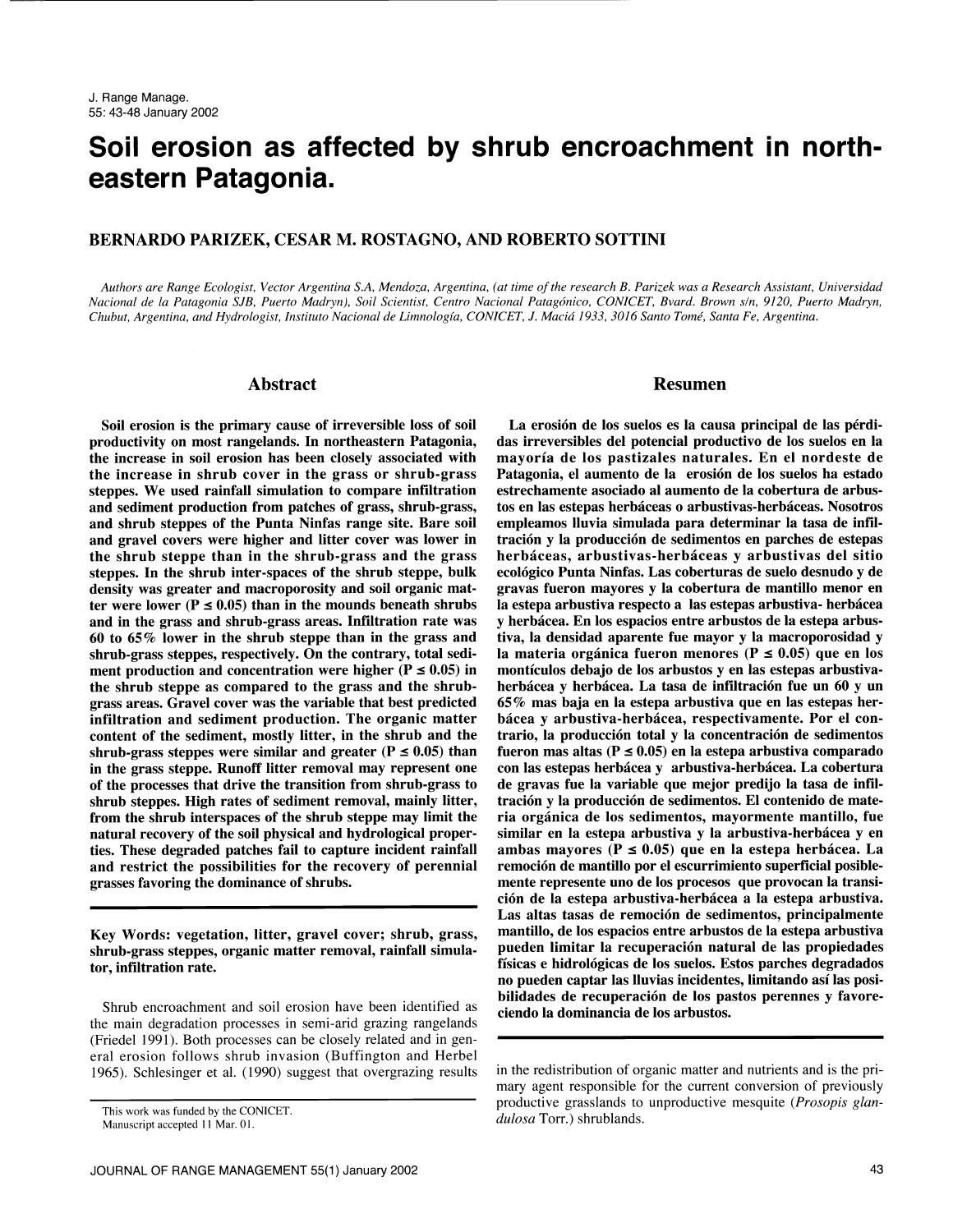In most of the Patagonian rangelands, grazing appears to have modified the vegetation and accelerated soil erosion processes (Soriano et al. 1983, Ares et al. 1990). Changes in vegetation include the increase of low forage quality shrub species such as neneo (Mulinum spinosum (Cav.) Pers.) and quilenbai (Chuquiraga avellanedae Cav.) (Bertiller 1993, Beeskow et al. 1995) in some originally productive grassslands.

In a range site of northeastern Patagonia, Beeskow et al. (1995) identified 3 stable states following the state and transition model proposed by Westoby et al. (1989). These states represent stable plant communities along a degradation gradient, with grass, shrub-grass, and shrub steppes representing a good, fair, and poor condition from a forage production perspective. However, no information exists on how well these plant communities protect the site against accelerated erosion. Recently, the Task Group on Unity in Concepts and Terminology (1995) proposed the concept of Desired Plant Community. The Desired Plant Community refers to any managed plant community that has the capability to protect the site against accelerated erosion. In<br>this study we used rainfall simulation to assess how different plant communities on a range site of northeastern Patagonia influenced infiltration and interrill erosion.

# Materials and Methods

## Study Area

The study was conducted in the upper part of a flank pediment that extends from the plateau border to a playa lake in the Punta Ninfas area, 70 km east of Puerto Madryn in the NE portion of the Chubut<br>province (43:00'S, 64:30'W) (Fig. 1). It is an undulating plateau dissected by coastal valleys and interrupted by numerous depressions with playa lakes. The climate is and and temperate. Mean annual precipitation is 254 mm (1955-1992). Most of the rainfall occurs during the cold season from April to September. Mean annual temperature is 12.5°C. The mean annual wind velocity at 10 m above ground level is 4.6 m sec-1 (Barros 1983). Dominant soil in the flank pediment area is a Xeric Calciargids. This soil is shallow, with a loamy sand A horizon 10-15 cm thick,<br>and a sandy loam B2t horizon 15-20 cm thick, underlain by a calcic horizon. A gravelly sand to sandy clay alluvium 50 to 80 cm thick forms the soil substratum. This deposit of Holocene age rests on tertiary sediments.



Southern extreme of South America with Argentina and the Chubut province.

#### Fig, 1. Location of the study area.

The study area is located in the ecotone between the Patagonian and Monte phytogeographic provinces. Principal species representing the first province are quilenbai and colapiche (Nassauvia fuegiana (Speg.) Cabrera), and coiron (Stipa speciosa Trin. and Rupr.). The cool season grasses flechilla (S. tenuis Phil.) and flechilla negra (Piptochaetium napostaense (Speg. Hackel ap Stuckert.)) are the main species of the Monte province.

Dominant plant physiognomy is a shrub-grass steppe although patches of grass steppe and shrub steppe are present. These physiognomic patches have been described as stable states (Beeskow et al. 1995). Within the grass and grass-shrub steppe patches a stable soil is present; in the shrub steppe, shrubs are associated with mounds and are distributed in a matrix of eroded soil with desert pavement and a low vegetation cover.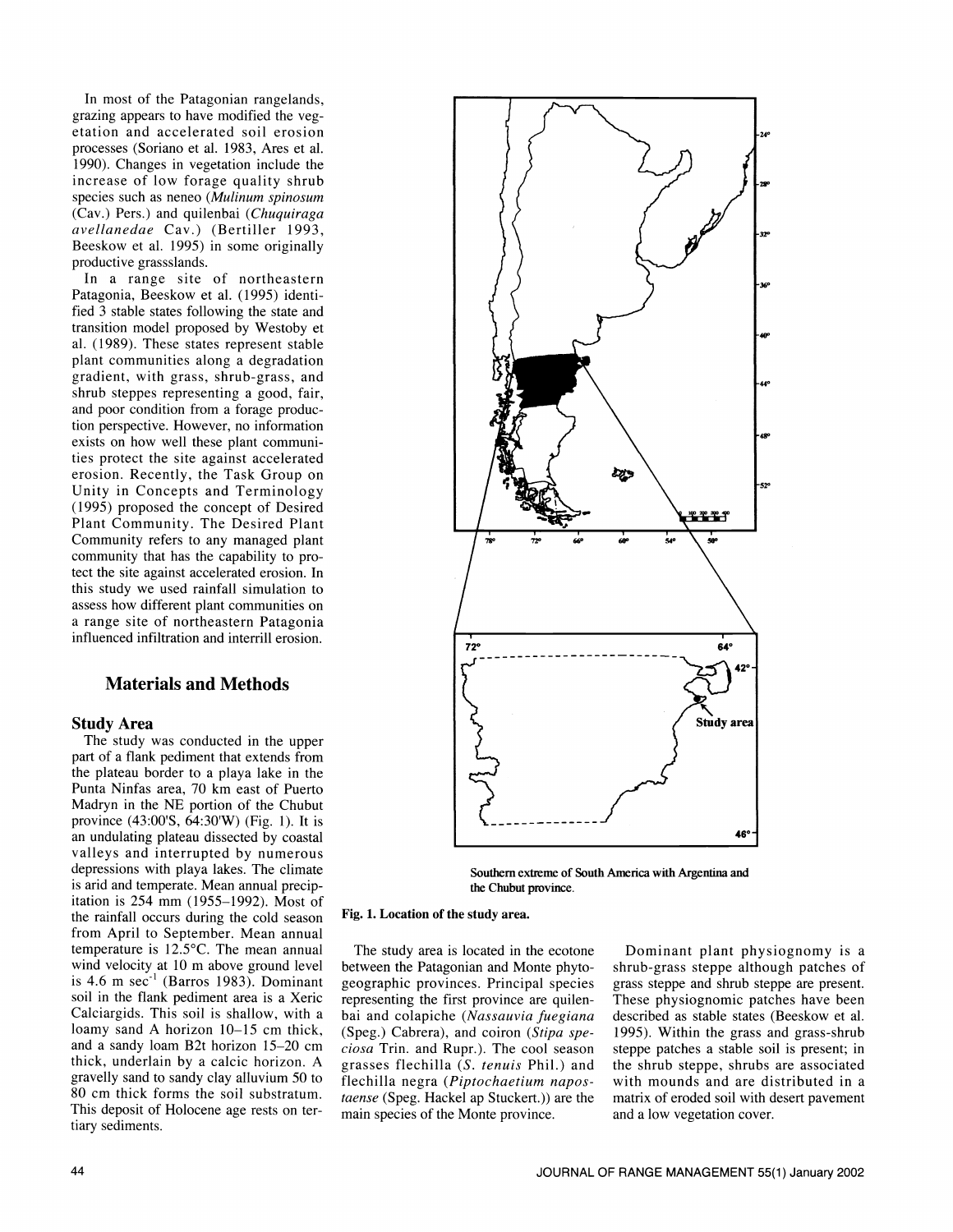introduced in the area at the beginning of the last century. Continuous grazing is practiced extensively in pastures exceeding 2,500 ha. The mean stocking rate is  $0.25$  sheep ha<sup>-1</sup>.

## Experimental Procedures

We selected 3 homogeneous areas, 10 x 10 m each representing, the grass, shrubgrass, and shrub steppes. Inside these areas, 10 plots measuring 0.63 x 1.60 m (1 m<sup>-2</sup>) were located in each plant community. Slope was homogeneous across the 3 areas with an average of 7.2%. Sheet metal frames were dug into the perimeter of the plots to channel the runoff generated by the simulated rainfall. Runoff leaving the lower border of the plots was chan-<br>neled through a 5 cm diameter pipe connected to 5 liter containers. In December of 1994 and 1995, simulated rainfall was applied with a full cone, single nozzle rainfall simulator (Rostagno and Garayzar 1995) at an intensity of 100 mm hour<sup>-1</sup>, during 30 minutes. This rainfall simulator produces a rainfall with a kinetic energy equivalent to 66% of the kinetic energy of a natural rainfall at the same intensity. In the study area, high intensity rainfall can occur from December to March. A rainfall event with the intensity and duration of the simulated rainfall occurs about once per 100 years (Vicenty et al. 1984). Runoff was collected at 1 and 2 minutes after rainfall initiation, and then at 5 minutes intervals in separate containers and determined by vol-<br>ume. Time to runoff was recorded for each plot. Infiltration rate was calculated for each interval as the difference between the applied rainfall and the runoff collected for each interval. Total runoff was passed<br>through a 44  $\mu$ m sieve. The sediment coarser than 44  $\mu$ m was recovered dried at 105° C for 24 hours and weighed. The weight of the sediment  $<$  44  $\mu$ m was calculated using 50 ml aliquot. After drying and weighing, the total sediment  $\langle 44 \mu m \rangle$  was calculated considering total runoff volume, then it was added to the  $> \mu$ 4 mm sediment and converted to kg ha<sup>-1</sup>.<br>Previous to simulated rainfall applica-

tion, ground cover (vegetation, litter, bare soil, and gravel) was determined using the point quadrat method (Goodall 1953). A metal frame with holes every 5 cm was placed on the plot and 66 points were measured in each plot. The slope of the plots was determined using the same

frame as for ground cover.<br>A 130 cm<sup>-3</sup> soil core (0 to 5 cm) was sampled for bulk density, root, and gravel content determinations from an area adja-

Sheep grazing for wool production was Table 1. Average canopy and ground cover (%) characteristics (standard deviation) for each plant community at the Punta Ninfas range site, Patagonia.

|                   | Grass<br><b>Steppe</b> | Shrub-Grass<br><b>Steppe</b> | Shrub<br>Steppe |  |  |
|-------------------|------------------------|------------------------------|-----------------|--|--|
|                   | (%)                    |                              |                 |  |  |
| <b>Shrubs</b>     | $\Omega$               | 23.0(10.8)                   | 28.4(9.8)       |  |  |
| Perennial Grasses | 24.4(1.1)              | 19.0(8.4)                    | 5.6(4.4)        |  |  |
| Perennial Dicot   | 7.4(3.5)               | 1.8(1.2)                     | 0.2(0.4)        |  |  |
| Annuals           | 12.8(3.0)              | 11.4(8.1)                    | 3.8(1.3)        |  |  |
| Bare Soil         | 18.8(2.9)              | 15.2(5.0)                    | 20.6(6.6)       |  |  |
| Gravel            | 11.8(1.9)              | 11.6(3.4)                    | 32.8(12.8)      |  |  |
| Litter            | 24.0(3.7)              | 16.9(5.7)                    | 6.4(4.4)        |  |  |

cent to each plot. Roots were separated by hand, washed, dried at 105° C and weighed; gravel was separated with a 2  $\mu$ m sieve. Soil samples from this same depth were collected and analyzed for texture by the pipette method (Day 1965), and organic matter by the loss on ignition method (Davies 1974). Total porosity was calculated as: (1-bulk density/particle density) considering a particle density of 2.65  $g \text{ cm}^{-3}$  and macroporosity as the difference between water content at saturation and at field capacity (Helalia 1993). Field capacity (moisture equivalent) was estimated by centrifuging saturated samples (30 min; 2440 rpm).

#### Data Analysis

Data were analyzed using correlation (Pearson) to assess the linear association of the variables and stepwise multiple regression to identify the variables that best predicted infiltration and sediment production. Analyses of variance were performed on the terminal infiltration and sediment (mineral and organic) production data using the SPSS package. Mean separation with the protected LSD was used to compare infiltration and sediment production in each plant community. Significant levels were determined at  $P \le 0.05$ .

# Results and Discussion

#### Surface characteristics

Soil surface characteristics and plant cover for each plant community are presented in Table 1. Total vegetation cover presented the highest value in the shrubgrass steppe and the lowest in the shrub steppe, respectively. In the shrub steppe, the main changes relative to the shrubgrass community were decreased litter and herbaceous vegetation cover and increased gravel cover. In the shrub steppe where erosion has been more intense than in the other plant communities, the A horizon remaining beneath the shrubs as well as the accumulation of wind blown and splashed material give rise to small mounds associated with the shrubs, mainly quilenbai. However, the increase in bare soil cover in the shrub steppe was less than 2% compared to the grass steppe.

Soil characteristics of the grass and the shrub-grass steppes were similar and differed greatly with those of the shrub steppe (Table 2). The 2 contrasting surface conditions present in the shrub steppe (mounds beneath the shrubs and desert pavement covered areas in the shrub interspaces) were also different in term of soil characteristics. Sand, organic matter, and root content were significantly lower; gravel and bulk density were higher in the eroded shrub interspaces of the shrub

Table 2. Average soil characteristics (standard deviation), 0 to 5 cm soil depth, for each plant community and 2 microsites in the shrub steppe at the Punta Ninfas range site, Patagonia.

|                                      | Grass<br><b>Steppe</b> | Shrub-Grass<br><b>Steppe</b> | Shrub Steppe |               |
|--------------------------------------|------------------------|------------------------------|--------------|---------------|
|                                      |                        |                              | SI           | <b>Mounds</b> |
| Bulk Density ( $Mg \text{ m}^{-3}$ ) | 1.06(0.07)             | 1.10(0.11)                   | 1.36(0.15)   | 1.07(0.05)    |
| Macroporosity $(\%)$                 | 31.9(1.2)              | 30.1(3.2)                    | 17.1(2.3)    | 33.1(1.8)     |
| Gravel Content $(\%)$                | 17.4(9.2)              | 17.1(8.4)                    | 31.7(14.5)   | 5.3(3.6)      |
| Sand $(\%)$                          | 73.0 (3.8)             | 75.0(5.1)                    | 61.2(6.4)    | 83.1 (2.9)    |
| Root Content $(g m-2)$               | 145.6(31.1)            | 134.2 (28.6)                 | 20.3(9.3)    | 380.0 (83.0)  |
| Organic matter $(\%)$                | 2.49(0.29)             | 2.67(0.36)                   | 1.46(0.19)   | 2.23(0.31)    |

51= shrub interspaces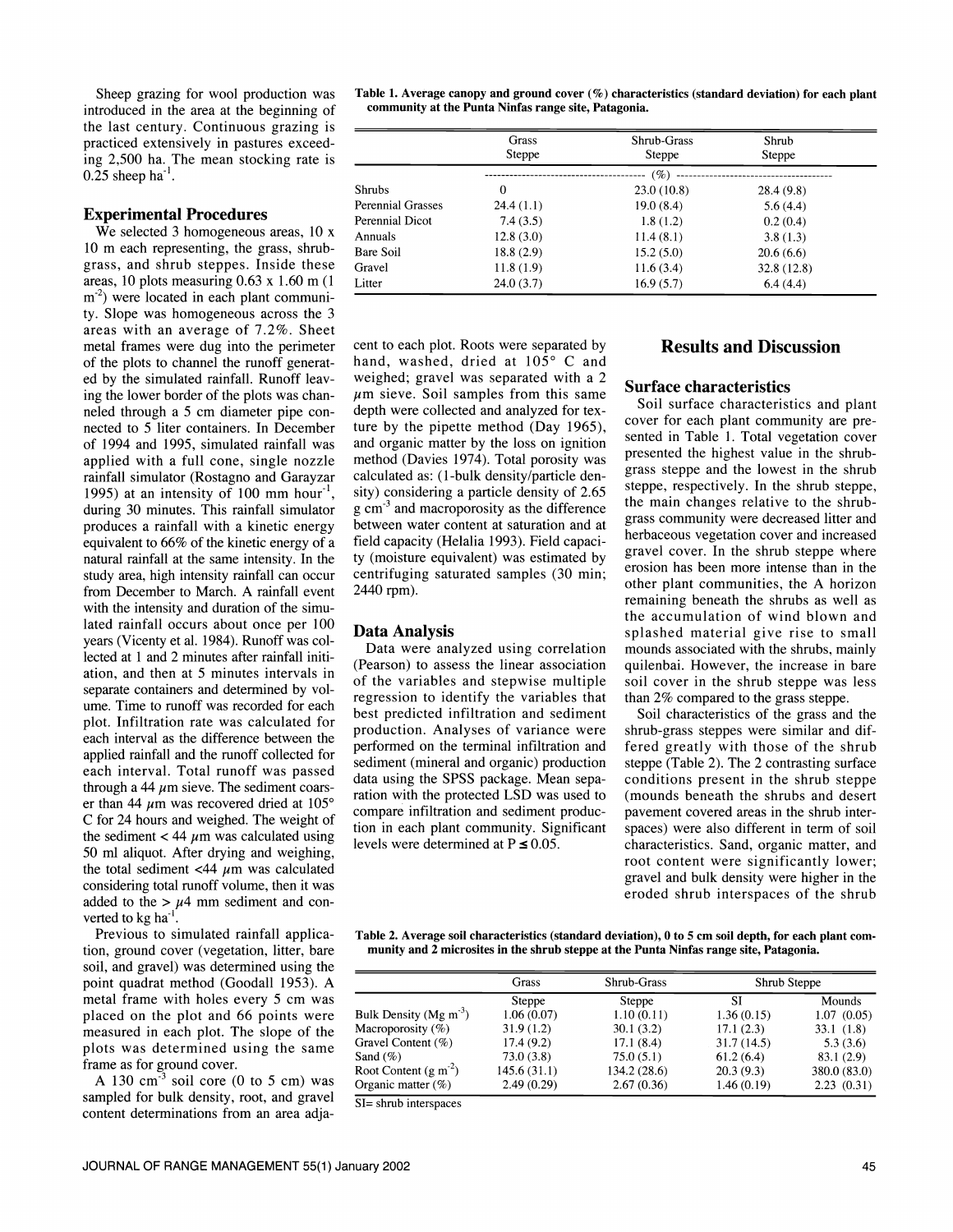

Fig. 2. Average infiltration rate across the 30 minute simulated rainfall for the soils of the shrub-grass ( $\bullet$ ), grass ( $\bullet$ ), and shrub (O) steppes at Punta Ninfas range site, Patagonia. R is applied rainfall intensity. Plant community means with the same letter are not significantly different ( $P \ge 0.05$ ).

steppe as compared to the soil of the other plant communities. These differences were greater with respect to the soils beneath the shrubs (mounds) of the shrub steppe.

#### Infiltration Characteristics

Infiltration curves for each plant commu nity are presented in Fig. 2. In the grass and the shrub-grass communities, runoff started at 5 and 7 min after rainfall initiation, respectively. This difference can be a result of the higher water interception/retention of the shrub canopy in the shrub-grass com munity. In these communities, the infiltration curves were similar after 15 min of the rainfall initiation. In the shrub steppe, runoff started at less than 1 min after rainfall initiation. In this plant community, the infiltration rate decreased abruptly the first 10 min; after which it decreased more slowly until the end of the simulated rainfall.

Terminal infiltration rate in the grass and shrub-grass steppes were similar and significantly higher than in the shrub steppe. Stepwise regression analysis using the variables presented in Table 1 as independent variables, gave us the following predictive model for infiltration rate (IR) at 30 min:

$$
IR = 39.4 - 0.79
$$
 Gravel cover +

IR = 39.4 - 0.79 Gravel cover + 1.33 Annuals; R2 = 0.69 (P = 0.001) (1)

Our results produced a negative relationship between gravel cover and infiltration rate ( $r = -0.74$ ). Similar results were found in a degraded shrub steppe with a However, field-plot data on the relationship between coarse fragments cover and

runoff (or infiltration rate) are contradictory (Poesen 1992). Mehan (1986) showed that coarse fragments on the soil surface of rangelands tended to increase infiltration rates. It appears that as more soil surface was exposed, more of the soil surface develops a crust thus reducing infiltration rates.

In our study, gravel cover integrated soil and soil surface characteristics which were considered to negatively affect the soil infiltrability. Thus, in the shrub interspaces of the shrub steppe, where the higher gravel cover was found, gravel is concentration may provide a better meawell embedded in a surface crust. Valentin (1994) found a reduction in infiltration rate with increasing cover of embedded rock fragments. Equally, the shrub interspace soil presents a higher bulk density (Table 2) as compared to the soils of the  $\frac{1}{2}$  high as 40 g liter<sup>-1</sup> were recorded in a shrub-grass and the grass communities as well as the mound soils. The increase in bulk density of the shrub-interspace soil of the shrub steppe represents a proportional decrease in macroporosity (Table 2). Because of their texture (loamy sand and sandy loam), the soils of the study area are susceptible to crust formation (Poesen 1988). However, a crust develops only in the shrub interspaces of the shrub steppe, probably related to the low organic matter content and low litter and grass cover of this soil.

Typic Torriorthent soil (Rostagno 1989). Inegatively related to gravel cover  $(1 -$ <br>-0.56) and integrated other soil surface The cover of annual plants was selected as the second variable of importance by the regression analysis. Annual cover was negatively related to gravel cover  $(r =$ variables considered to positively affect

the soil infiltration (i.e., perennial grass and litter cover).

To assess the differences in infiltration capacity of the degraded soils of the shrub interspaces and the mounds beneath shrubs in the shrub steppe, we determined their infiltration capacity separately by means of 15 cm diameter cylinders. Average (and standard deviation) infiltration rates for the first 10 minutes were 8.3  $(3.5)$  and 175 (14.0) mm hour<sup>-1</sup> for the shrub interspace and the mound, respectively. In the grass steppe the average infiltration rate was  $103.7(22.0)$  mm hour<sup>-1</sup>. Although measurements of infiltration capacity using cylinder infiltrometers tend to exceed the true (vertical) infiltration capacity (Tricker 1978), our results show the large hydrological contrast between the crusted soil of the shrub interspaces and the mounds. It is interesting to notice that the infiltration rate of the soil beneath the shrub (mound) was also significantly higher than in the soil of the grass steppe. Thus, although the quilenbai positively affected the infiltrability of the soil under its canopy, the patches where quilenbai is dominant had the lowest infiltration.

#### Sediment Production

Sediment production in the grass and the shrub-grass steppes were similar and significantly lower than in the shrub steppe (Fig. 3). In the shrub steppe the sediment concentration was also significantly higher than in the other communities. Sediment sure of the erodibility of each soil surface condition. However, sediment concentration was low, 2.4, 1.7, and 1.8 g liter<sup>-1</sup> for the shrub, shrub-grass, and grass steppes, respectively. Sediment concentrations as shrub steppe with a Typic Torriorthent soil with a natural rainfall event (Rostagno et al. 1999). The low bare soil cover in the grass, shrub grass, and shrub steppes (<21%) and the low kinetic energy of the simulated rainfall (66% of a natural rainfall event of the same intensity) may have limited sediment detachment by raindrop impact.

Stepwise regression analysis using the variables presented in Table 1 as predictors produced the following predictive model for sediment production (SP): SP (g  $m^{-2}$ ) = 11.6 + 3.0 Gravel cover (%); R<sup>2</sup>= 0.46 ( $P = 0.005$ ), indicating that sediment production increased as gravel cover increased. This result is apparently contradictory, as gravel cover has been shown to decrease interrill erosion in most cases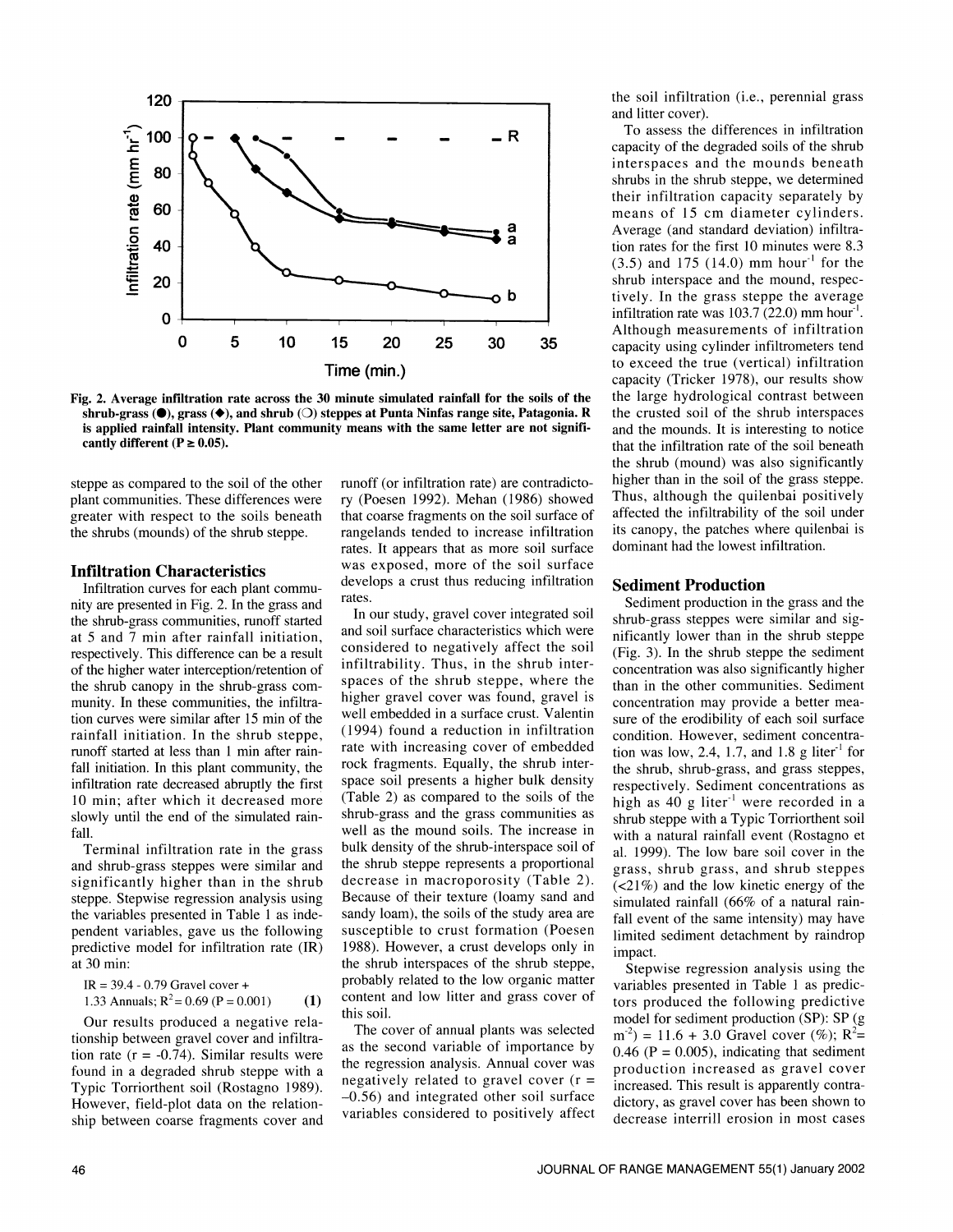



(Poesen et al. 1994). In the study area, erodibility of these soils. In the grass comgravel cover was negatively associated to herbaceous vegetation ( $r = -0.61$ ) and litter cover ( $r = -0.68$ ). The highest value of gravel cover was present in the shrub<br>interspaces of the shrub steppe where a soil surface condition of low infiltrability and high runoff production dominates. Although gravel cover may decrease sediment production, it seems to be less effective than vegetal (Wilcox and Wood 1989) and litter cover (Benkobi et al. 1993) to protect the soil from erosion. For example, Benkobi et al. (1993) found that the litter and gravel cover necessary to reduce soil loss to 50% of bare ground was 60% and 85%, respectively. While both gravel and litter decrease sediment detachment by raindrop impact proportional to their cover, litter more effectively absorbs the erosive and transport energies of overland flow, reducing flow velocities, and increasing deposition.

#### Sediment Organic Matter Content

The organic matter content of the sediment was significantly higher in shrub and in the shrub-grass communities than in the grass community (Fig. 3). Although a high proportion of organic matter in the sediment was plant residues, organic matter content in the sediment was inversely proportional to litter cover. In the shrub steppe where litter cover was much lower than in the other plant communities, the high amount of runoff generated in this community may explain the higher amount of organic matter in the sediment. The decrease in litter cover following the decrease of grass cover may increase the

munity, litter cover accounted for 26% of the ground cover and decreased to 6.4% in the shrub steppe. Decline in the production of litter because of the low herbaceous cover in the shrub interspaces and the high potential for litter removal by runoff from these areas may increase the hydrological and physical differences between the com munities. In the shrub steppe, the litter produced by shrubs (leaves, twigs, and inflorescence) accumulates beneath the shrubs and very little, if any, is spread beyond the shrub canopy. This decrease in vegetation and litter cover in the shrub steppe is reflected in the lower organic matter content of the shrub interspace soil (Table 2). A mechanism by which litter may enter the shrub interspaces of the shrub steppe is the deposition of litter car ried by runoff generated from the surrounding grass or shrub-grass communities. In the shrub-grass steppe, the sediment organic matter content was also higher than in the grass steppe, and proportionally higher (percent of mineral sediment) than in the shrub steppe.

# Shrub Encroachment, Soil Erosion, and Sustainable Production

Although the main cause of the decline in herbaceous vegetation producing the change from shrub-grass to shrub steppes in shrub invaded areas (i.e., shrub competition, intense grazing, etc.) is not clear, it is clear that past erosion in the shrub steppe has changed the characteristics of the soil and the distribution of soil resources. The positive feedback between past erosion and present erosion rate may

further increase the differences between the grass or grass-shrub and the shrubdominated communities. This will also tend to increase the contrast between soils beneath shrubs and the soils of the shrub interspaces. Schlesinger et al. (1990) con sidered the increase in soil heterogeneity in shrub invaded areas as an indicator of rangeland degradation.

It is important to notice that differences in total plant cover between the grass and shrub steppes were small (i.e.,  $<$  5%). It seems that more important than total plant cover as causative factor in interrill as well as rill erosion, is plant cover distribution (Weltz et al. 1998). Thus, while in the grass steppe plant cover was homogeneously distributed, in the shrub steppe it was concentrated in small patches. Plant cover distribution determines the size of the patches of bare soil (or of gravel cov ered and crusted soil). De Soyza et al. (1998) defined a bare patch index (bpi  $=$ mean size of bare patches x proportion of bare soil) as a desertification indicator for the Chihuahuan Desert. They found that sites with high percentage of shrubs and sites near livestock watering points had the greatest bare patch index.

Equally important is the connection among bare patches. In the shrub steppe, the degraded shrub interspaces connect each other allowing the runoff to leave the local plant community (i.e., the shrub steppe patch) and eventually the range site. Under present land use (i.e., continuous grazing) an increase in the size and numbers of shrub steppe patches (degraded patches) can be expected, as shrubs are little affected by grazing. The grass steppe can be considered the Desired Plant Community (Task Group on Unity in Concept and Terminology 1995) for the site as it best meets forage production objectives. However, both, the grass and the shrub-grass steppes have the capability to protect the site against accelerated erosion.

In this range site where erosion dramatically changes the hydrological properties of the soil, the application of shrub control techniques (i.e. prescribed fire) that effectively help to restore the grass cover should be applied in the first stages of shrub invasion (i.e., in the shrub-grass steppe state). In areas close to the study site accidental fires have temporarily reversed shrub-dominated communities back to grass steppes. It is also probable that a grazing scheme that includes spring rest might favor perennial grasses in the shrub-grass steppes, slowing or reversing shrub cover increase. Bork et al. (1998) found in a sagebrush steppe that grazing